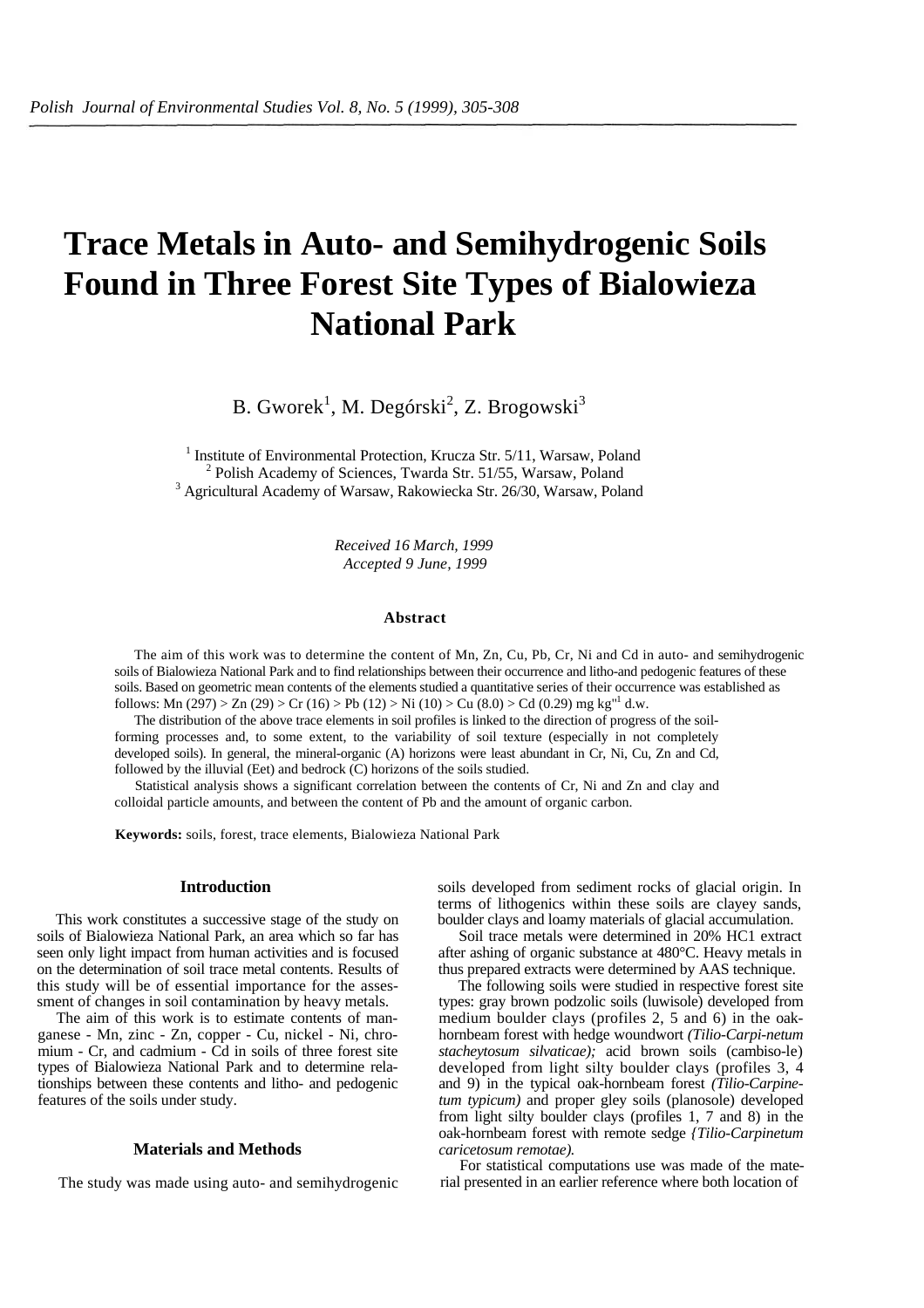| Profile                 | Genetic          | Depth               | Mn                 | Zn                                          | Cu             | Pb           | Ni   | Cr      |  |  |
|-------------------------|------------------|---------------------|--------------------|---------------------------------------------|----------------|--------------|------|---------|--|--|
| No                      | horizon          | (cm)                | $mg \cdot kg^{-1}$ |                                             |                |              |      |         |  |  |
|                         |                  |                     |                    | Tilio - Carpinetum stacheytosum silvatiacae |                |              |      |         |  |  |
| $\sqrt{2}$              | 0                | $0 - 1$             | 363.8              | 26.5                                        | 7.82           | 9.2          | 3.2  | 12.1    |  |  |
|                         | A                | $1-8$               | 325.4              | 21.7                                        | 5.10           | 8.3          | 2.8  | 9.4     |  |  |
|                         | Eet              | $8 - 18$            | 229.0              | 29.8                                        | 7.32           | 8.6          | 12.5 | 12.3    |  |  |
|                         | Bt               | 18-40               | 393.8              | 54.3                                        | 11.75          | 9.4          | 15.7 | 20.9    |  |  |
|                         | Cg               | 40-46               | 229.4              | 34.3                                        | 12.10          | 9.0          | 17.5 | 23.6    |  |  |
|                         | D                | < 46                | 260.0              | 61.4                                        | 14.85          | 15.7         | 24.7 | 31.9    |  |  |
|                         |                  |                     |                    |                                             |                |              |      |         |  |  |
| 5                       | $\pmb{0}$        | $0 - 1$<br>$1 - 10$ | 727.2<br>598.5     | 37.0<br>32.3                                | 7.80<br>7.05   | 19.0         | 6.5  | 9.6     |  |  |
|                         | A                |                     |                    | 23.3                                        | 6.37           | 14.0         | 4.2  | 8.2     |  |  |
|                         | Eet              | $10-34$             | 250.4              |                                             |                | 9.2          | 8.2  | 11.6    |  |  |
|                         | <b>BtD</b><br>D  | 34-70               | 292.3              | 52.5<br>39.5                                | 19.65<br>13.75 | 13.5<br>13.7 | 19.7 | 32.2    |  |  |
|                         |                  | < 70                | 316.5              |                                             |                |              | 18.0 | 32.0    |  |  |
| 6                       | $\pmb{0}$        | $0 - 4$             | 678.5              | 26.0                                        | 3.30           | 18.0         | 6.7  | 7.9     |  |  |
|                         | A                | $4 - 23$            | 396.5              | 19.5                                        | 0.35           | 8.2          | 5.8  | 8.4     |  |  |
|                         | Eet              | 23-37               | 97.5               | 15.6                                        | 1.00           | 8.4          | 9.2  | 9.1     |  |  |
|                         | Eet Bt           | $37 - 46$           | 90.5               | 11.7                                        | 0.36           | 3.7          | 4.3  | 7.8     |  |  |
|                         | Bt               | 46-78               | 354.4              | 39.6                                        | 9.87           | 11.5         | 19.5 | 32.9    |  |  |
|                         | D                | < 78                | 333.8              | 42.9                                        | 10.72          | 12.5         | 19.5 | 30.1    |  |  |
|                         |                  |                     |                    | Tilio - Carpinetum typicum                  |                |              |      |         |  |  |
| $\overline{\mathbf{3}}$ | $\pmb{0}$        | $0 - 4$             | 625.2              | 27.0                                        | 6.65           | 16.2         | 4.8  | 9.1     |  |  |
|                         | A                | $4 - 9$             | 265.1              | 19.8                                        | 4.90           | 13.2         | 6.2  | 8.7     |  |  |
|                         | Bbr              | $9 - 35$            | 151.2              | 30.1                                        | 9.45           | 9.4          | 13.5 | 16.4    |  |  |
|                         | CDg              | $35 - 52$           | 60.4               | 14.6                                        | 3.27           | 8.7          | 4.2  | 7.9     |  |  |
|                         | D                | < 52                | 191.0              | 41.0                                        | 15.70          | 12.0         | 22.7 | 28.6    |  |  |
| $\overline{\mathbf{4}}$ | $\pmb{0}$        | $0 - 4$             |                    |                                             |                |              |      |         |  |  |
|                         | $\mathbf{A}$     | $4 - 15$            | 151.7              | 15.2                                        | 4.60           | 11.5         | 3.8  | 9.6     |  |  |
|                         | A Eet            | $15 - 18$           | 225.8              | 17.1                                        | 4.80           | 10.0         | 3.2  | 8.3     |  |  |
|                         | Bbr              | 18-43               | 224.3              | 19.8                                        | 8.12           | 9.4          | 2.8  | 12.1    |  |  |
|                         | Cg               | 43-51               | 119.7              | 16.6                                        | 7.34           | 8.2          | 3.0  | 13.4    |  |  |
|                         | D                | < 51                | 252.3              | 39.6                                        | 10.77          | 11.7         | 15.7 | 27.6    |  |  |
| 9                       | $\pmb{0}$        | $0 - 5$             | 736.7              | 29.5                                        | 6.20           | 13.7         | 3.2  | 8.2     |  |  |
|                         | A                | $5 - 14$            | 663.2              | 24.7                                        | 5.57           | 12.0         | 5.7  | 8.2     |  |  |
|                         | Bbr              | 14-38               | 267.5              | 24.9                                        | 6.20           | 9.6          | 2.4  | 7.6     |  |  |
|                         | $\rm{Cg}$        | 38-54               | 26.4               | 10.4                                        | 4.10           | 5.4          | 6.5  | 8.3     |  |  |
|                         | $D_1$            | 54-160              | 22.7               | 10.4                                        | 5.22           | 5.2          | 3.0  | 7.3     |  |  |
|                         | $D_2$            | ${}_{< 160}$        | 19.2               | 8.3                                         | 4.67           | 4.3          | 2.8  | 8.7     |  |  |
|                         |                  |                     |                    | Tilio-Carpinetum caricetosum remotae        |                |              |      |         |  |  |
| $\mathbf{1}$            | 0                | $0 - 3$             | 119.3              | 28.1                                        | 4.37           | 25.2         | 6.5  | 6.5     |  |  |
|                         | A                | $3 - 15$            | 23.5               | 3.1                                         | 0.97           | 10.0         | 3.4  | 7.3     |  |  |
|                         | <b>BCg</b>       | 15-48               | 47.9               | 20.5                                        | 1.62           | 12.6         | 3.2  | 9.1     |  |  |
|                         | Dg               | 48-80               | 247.7              | 52.0                                        | 12.60          | 11.2         | 15.0 | 29.3    |  |  |
|                         | $_{\rm DG}$      | $< 80$              | 190.4              | 31.1                                        | 10.27          | 9.3          | 13.0 | 24.0    |  |  |
| $\tau$                  | $\boldsymbol{0}$ | $0 - 3$             | 480.3              | 26.7                                        | 2.32           | 15.5         | 3.8  | 6.7     |  |  |
|                         | A                | $3 - 12$            | 48.4               | 14.8                                        | 0.75           | 4.2          | 2.4  | 6.6     |  |  |
|                         | Cg               | $12 - 41$           | 69.8               | 17.2                                        | 1.00           | 5.0          | 8.5  | 8.4     |  |  |
|                         | DG               | < 41                | 133.1              | 55.2                                        | 6.87           | $6.0\,$      | 13.0 | 21.1    |  |  |
| $\bf 8$                 | $\,0\,$          | $0 - 5$             | 141.7              | 36.7                                        | 7.87           | 24.5         | 6.2  | 8.7     |  |  |
|                         | A                | $5 - 32$            | 41.4               | 23.2                                        | 5.37           | 6.0          | 8.0  | $8.0\,$ |  |  |
|                         | <b>BCg</b>       | $32 - 45$           | 234.2              | 23.7                                        | 5.10           | 4.2          | 6.5  | 8.6     |  |  |
|                         | Cg               | 45-70               | 366.9              | 18.6                                        | 5.95           | $6.0\,$      | 10.5 | 8.5     |  |  |
|                         | $\mathbf{D}_1$   | 70-110              | 217.5              | 30.2                                        | 12.17          | 11.0         | 15.0 | 17.2    |  |  |
|                         | $D_2$            | $<110$              | 176.1              | 47.3                                        | 13.92          | 11.5         | 4.3  | 26.7    |  |  |
|                         |                  |                     |                    |                                             |                |              |      |         |  |  |

Table 1. Trace element contents in soil profiles in Bialowieza National Park.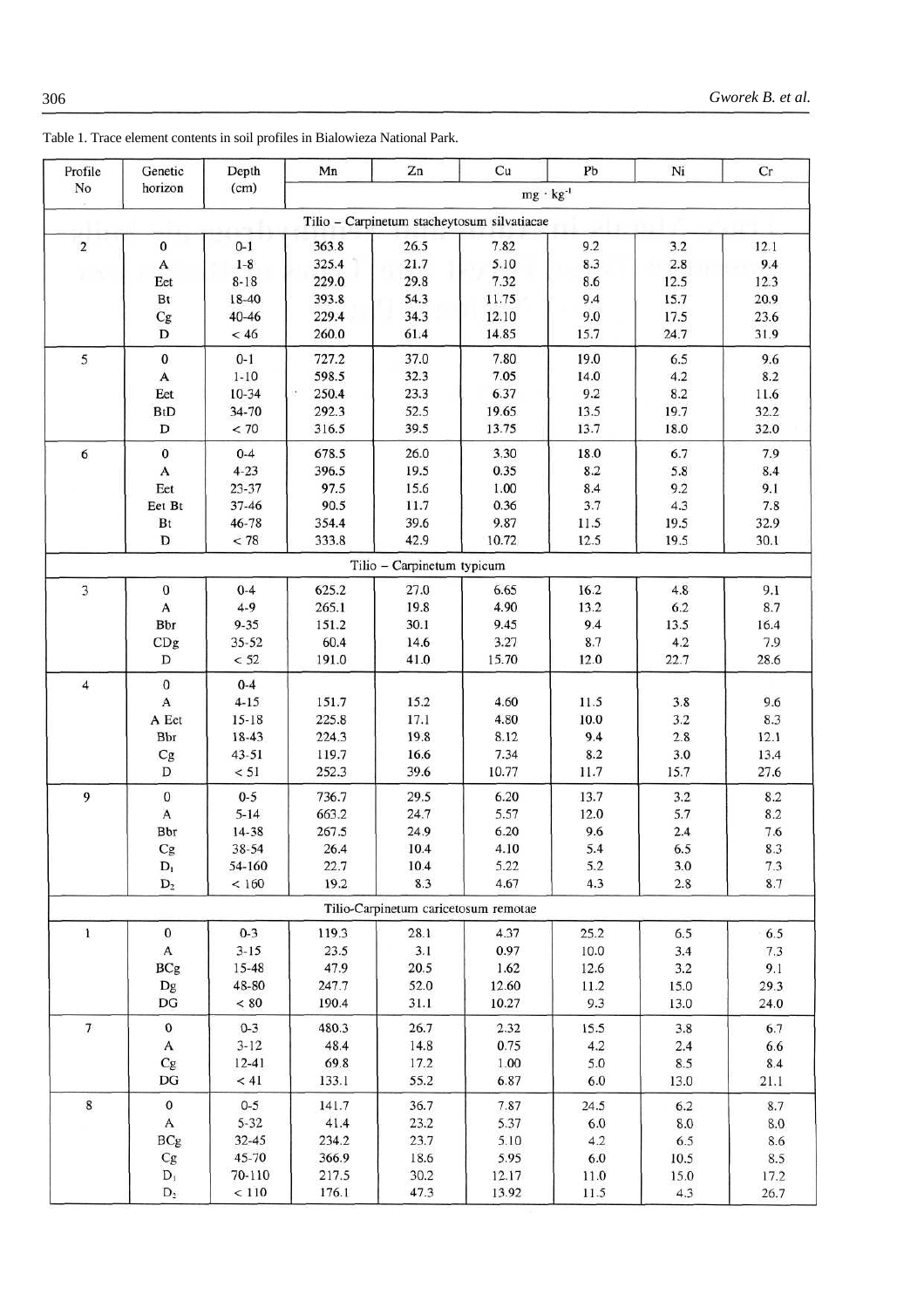profiles and a detailed characteristics of soils examined were also given [5].

## **Results and Discussion**

Contents of soluble elements in 20% HCl and their distribution in soil profiles are given in Table 1, while geometric mean contents in soil genetic horizons can be found in Table 2. The range of element content, irrespective of soil types examined, fluctuates within the limits as follows: for manganese from 19 to 737; zinc from 3 to 61; copper from 0.3 to 19.6; lead from 3.7 to 25.2; nickel from 2.4 to 24.7, chromium from 6 to 36 and for cadmium from 0.09 to 0.34  $me \nleq^{1}$  d.w.

The geometric mean contents of trace elements in the soils under study can be arranged in the following series:

 $Mn (297) > Zn (29) > Cr (16) > Pb (12) > Ni (10) > Cu$  $(8.0) > Cd(0.29)$  mg kg<sup>-1</sup>.

Similar values were given by other authors [1-9] who studied the trace element content of soils developed from glacial formations. The distribution of trace elements in soil profiles is linked to the direction of progress of soil forming processes and, to some extent, to the variability of soil texture (especially in not completely developed soils).

Element contents determined in individual genetic horizons may be arranged in the following series: manganese:  $O(427)$  > Bt(373) > Bbr(333) > A(276) >

 $> D(194)$  > Eet(186) > C(115) mg kg<sup>-1</sup>

zinc:  $Bt(46) > D(39) > Bbr(33) > O(26) > Eet(20) >$  $> A = C(19)$  mg kg<sup>-1</sup>

copper: Bt(12.6) > D(9.0) > Bbr(7.6) > C(5.4) > O(5.0) >  $>$  Eet(3.9)  $>$  A(3.8) mg kg<sup>-1</sup>

lead:  $0(14.6) > D(13.6) > Bt(10.6) > A = Bbr(9.4) >$  $>$  Eet(9.0)  $>$  C(7.2) mg kg<sup>-1</sup>

nickel: Bt(18.6) > D(13.0) > Eet(ll.O) > C(7.9) > Bbr(6.4)  $> 0(4.3)$  > A(4.2) mg kg<sup>-1</sup>

chromium:  $Bt(2.6) > D(21) > Eet(13) > C = Bbr(11) >$  $>$  O = A(8) mg kg<sup>-1</sup>

cadmium:  $Bt(0.36) > D(0.34) > C(0.31) > O(0.3) >$  $>$  Bbr(0.28)  $>$  A(0.21)  $>$  Eet(0.2) mg kg<sup>-1</sup>.

The above set of series point out clearly to illuvial horizons (Bt) of gray brown podzolic soils as the ones which contain greatest amounts of trace elements except for manganese and lead, followed by horizons of underlying rock (D). Element accumulation in the illuvial horizons should



Fig. 1. Localization of the research area in Bialowieza National Park.

be ascribed to soil forming processes as well as to phenomena which occur under periglacial conditions and lead to vertical variability of soil texture. While element content in the horizons of underlying rock is linked to the soil lithogenesis [5].

Mineral-organic horizons (A) are generally poorest in chromium, nickel, copper, zinc and cadmium, except for manganese and lead, followed by the illuvial horizons (Eet) and bedrock (C). Noteworthy is the similarity of series occurrence of nickel and chromium in the analyzed genetic horizons. The latter regularity has often been emphasized in various references [3, 4, 7] as a result of geochemical similarity of the above elements.

Correlation coefficients (r) given in Table 3 show a significant relationship between trace element distribution in

|                 | Mn                 | Zn | Cu   | Pb   | Ni   | Сr | Cd   |  |  |
|-----------------|--------------------|----|------|------|------|----|------|--|--|
| Genetic horizon | $mg \cdot kg^{-1}$ |    |      |      |      |    |      |  |  |
|                 | 427                | 26 | 5.0  | 14.6 | 4.3  | 8  | 0.30 |  |  |
| A               | 276                | 19 | 3.8  | 9.4  | 4.2  | 8  | 0.21 |  |  |
| Eet             | 186                | 20 | 3.9  | 9.0  | 11.0 | 13 | 0.20 |  |  |
| Bt              | 373                | 46 | 12.6 | 10.6 | 18.6 | 26 | 0.36 |  |  |
| Bbr             | 333                | 33 | 7.6  | 9.4  | 6.4  | 11 | 0.28 |  |  |
| С               | 115                | 19 | 5.4  | 7.2  | 7.9  | 11 | 0.31 |  |  |
| D               | 196                | 39 | 9.0  | 13.6 | 13.0 | 21 | 0.34 |  |  |

Table 2. - Geometric mean contents of trace elements in genetic horizons of soils studied.